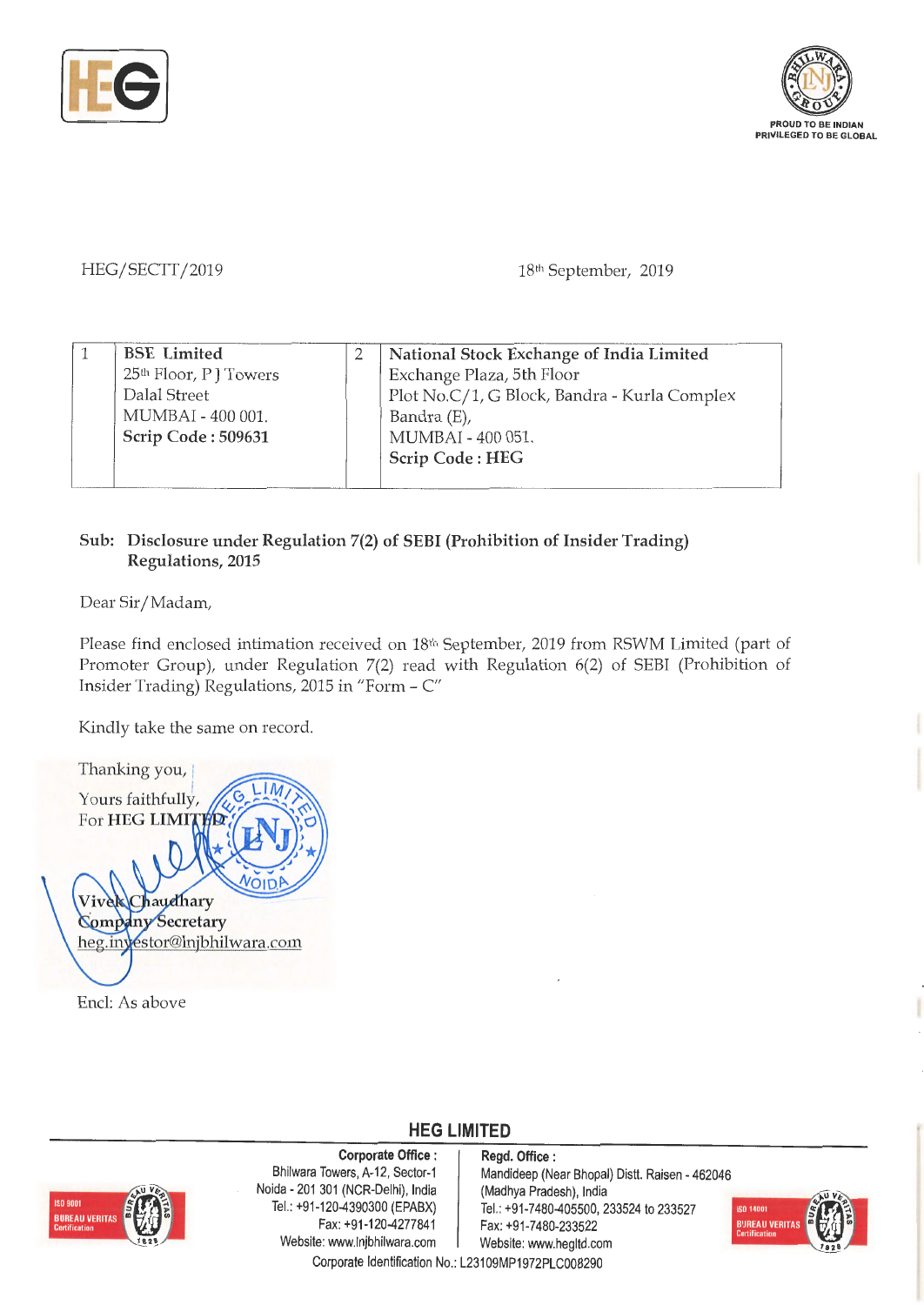



RSWM/ September 18, 2019

HEG Limited Bhilwara Towers, A-12, Sector-1, Noida-201301 UTTAR PRADESH

## **Sub.: Disclosure in Form C under Regulation 7(2) of the SEBI (Prohibition of Insider Trading) Regulations, 2015.**

Dear Sir,

Please find herewith Form "C" disclosure under Regulation 7(2) read with regulation 6(2) of the SEBI (Prohibition of Insider Trading) Regulations, 2015.

Kindly acknowledge receipt of the same.

Thanking you,

Yours faithfully, For **RSWM LIMITED** 

**SURENDER GUPTA COMPANY SECRETARY** 

Encl.: As above

(Formerly Rajasthan Spinning & Weaving Mills Limited)

| <b>Corporate Office:</b><br>Bhilwara Towers, A-12, Sector-1<br>Noida - 201 301 (NCR-Delhi), India<br>Tel: +91-120-4390300 (EPABX) | Regd. Office:<br>Kharigram, Post Office Gulabpura - 311 021<br>Distt. Bhilwara, (Rajasthan), India<br>Tel: +91-1483-223144 to 223150, 223478 |  |
|-----------------------------------------------------------------------------------------------------------------------------------|----------------------------------------------------------------------------------------------------------------------------------------------|--|
| Fax: +91-120-4277841<br>Website: www.rswm.in<br>GSTIN: 09AAACR9700M1Z1                                                            | Fax: +91-1483-223361, 223479<br>Website: www.lnjbhilwara.com<br>GSTIN: 08AAACR9700M1Z3                                                       |  |

**Corporate Identification Number:** L 17115RJ1960PLC008216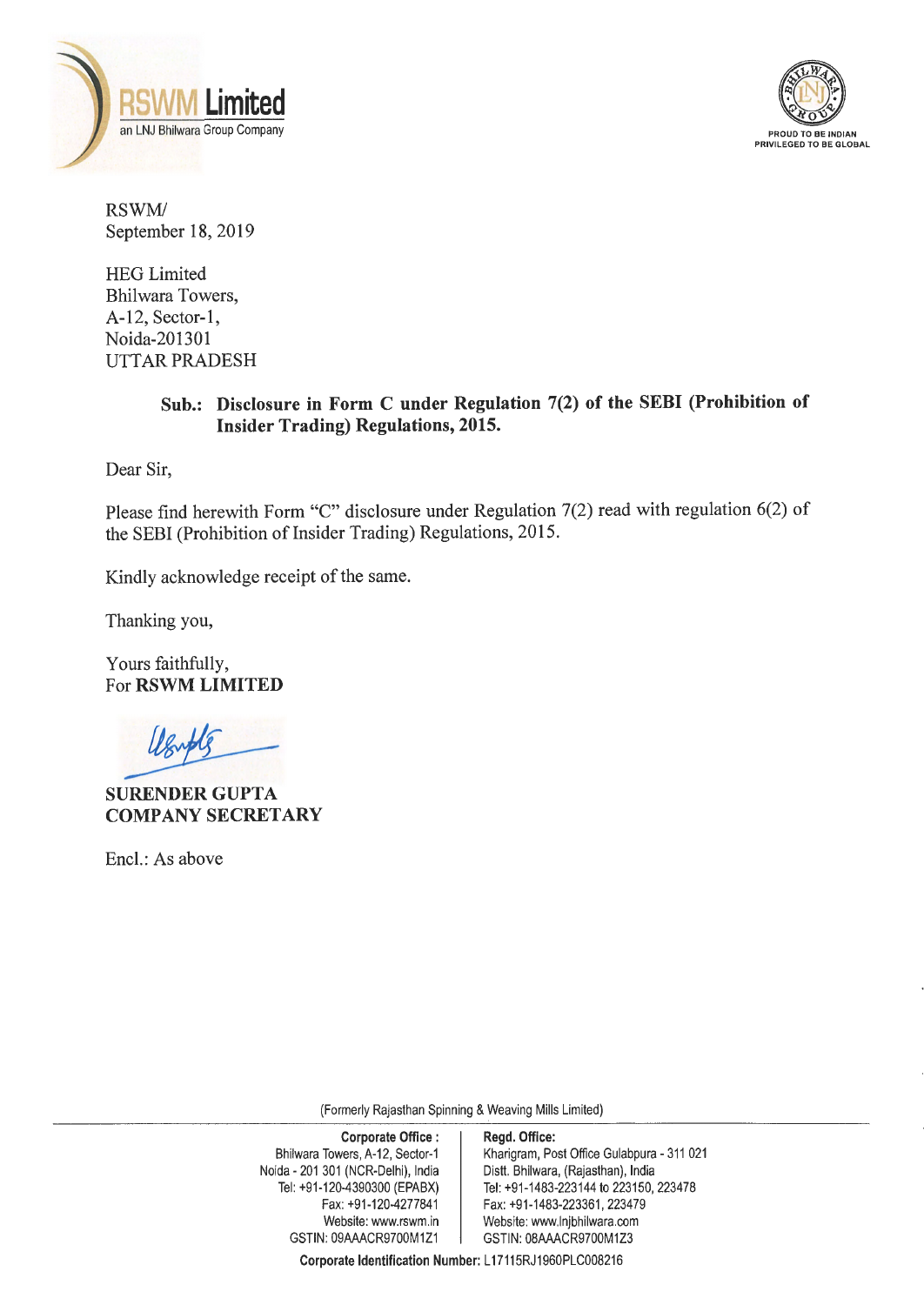## **FORM C** SEBI (Prohibition of Insider Trading) Regulations, 2015 [Regulation 7 (2) read with Regulation 6(2) -<br>Continual disclosure]

| Name of the company: RSWM Limited<br>ISIN of the company: INE611A01016A<br>Details of change in holding of Securities of Promoter, Employee or Director of a listed company and other such persons as mentioned in Regulation 6(2). |                                                                                                          |                                                                                                               |                                       |                                                                                                                  |                |                 |                                                                                 |                                                                                                                |                                     |                                                                                  |                      |                                        |                                                                                                                                                       |
|-------------------------------------------------------------------------------------------------------------------------------------------------------------------------------------------------------------------------------------|----------------------------------------------------------------------------------------------------------|---------------------------------------------------------------------------------------------------------------|---------------------------------------|------------------------------------------------------------------------------------------------------------------|----------------|-----------------|---------------------------------------------------------------------------------|----------------------------------------------------------------------------------------------------------------|-------------------------------------|----------------------------------------------------------------------------------|----------------------|----------------------------------------|-------------------------------------------------------------------------------------------------------------------------------------------------------|
| Name, PAN, CIN/DIN, &<br>address with contact nos                                                                                                                                                                                   | Category of<br>Person<br>(Promoters/<br>KMP/<br>Directors /<br>Immediate<br>relative to /<br>others etc) | Securities held prior<br>to acquisition /<br>disposal                                                         |                                       | Securities acquired/Disposed                                                                                     |                |                 |                                                                                 | Securities held post<br>acquisition/disposal                                                                   |                                     | Date of allotment<br>advice/ acquisition<br>of shares/ sale of<br>shares specify |                      | Date of<br>intimation<br>to<br>company | Mode of<br>acquisition /<br>disposal (on<br>market/public/<br>rights/<br>preferential<br>offer / off<br>market/ Inter-<br>se transfer,<br>ESOPs etc.) |
|                                                                                                                                                                                                                                     |                                                                                                          | Type of<br>security<br>$(For eq. -$<br>Shares,<br>Warrants,<br>Converti<br>ble<br><b>Debentur</b><br>es etc.) | No. and<br>$%$ of<br>shareh<br>olding | Type of<br>security<br>(For eg.<br>Shares,<br>Warran<br>ts,<br>Convert<br>ible<br><b>Debent</b><br>ures<br>etc.) | <b>No</b>      | Value*          | Transact<br>ion Type<br>(Buy/<br><b>Sale/</b><br>Pledge /<br>Revoke/<br>Invoke) | Type of<br>security<br>$(For eq. -$<br>Shares,<br><b>Warrants</b><br>, Converti<br>ble<br>Debentur<br>es etc.) | No. and %<br>of<br>shareholdi<br>ng | From                                                                             | To                   |                                        |                                                                                                                                                       |
|                                                                                                                                                                                                                                     | $\overline{2}$                                                                                           | 3                                                                                                             | 4                                     | $\overline{5}$                                                                                                   | $6\phantom{a}$ | $\overline{7}$  | 8                                                                               | $\overline{9}$                                                                                                 | 10                                  | 11                                                                               | 12                   | 13                                     | 14                                                                                                                                                    |
| RSWM Limited,<br>CIN No.-                                                                                                                                                                                                           | Member of<br>Promoter<br>Group                                                                           | Equity<br><b>Shares</b>                                                                                       | 9,23,777<br>2.39%                     | <b>Equity</b><br><b>Shares</b>                                                                                   | 42,500         | 6,02,65,000.00  | Sale                                                                            | <b>Equity</b><br><b>Shares</b>                                                                                 | 8,81,277<br>2.28%                   |                                                                                  | 16-09-2019 6-09-2019 | 18-09-2019                             | <b>Market Sale</b>                                                                                                                                    |
| L17115RJ1960PLC008216,<br>PAN No.- AAACR9700M                                                                                                                                                                                       |                                                                                                          | Equity<br><b>Shares</b>                                                                                       | 8,81,277<br>2.28%                     | Equity<br><b>Shares</b>                                                                                          | 3,15,000       | 42,63,86,953.10 | Sale                                                                            | <b>Equity</b><br><b>Shares</b>                                                                                 | 5,66,277<br>1.47%                   | 17-09-2019 7-09-2019                                                             |                      | 18-09-2019                             | <b>Market Sale</b>                                                                                                                                    |
| Ph No.- +91-120-4390300                                                                                                                                                                                                             |                                                                                                          | Equity<br><b>Shares</b>                                                                                       | 5,66,277<br>1.47%                     | <b>Equity</b><br><b>Shares</b>                                                                                   | 10,000         | 1,32,76,342.10  | Sale                                                                            | <b>Equity</b><br><b>Shares</b>                                                                                 | 5,56,277<br>1.44%                   | 17-09-2019 7-09-2019                                                             |                      | 18-09-2019                             | <b>Market Sale</b>                                                                                                                                    |

**Note:** "Securities" shall have the meaning as defined under regulation 2(1)(i) of SEBI (Prohibition of Insider Trading) Regulations, 2015.



 $\mathbf 1$